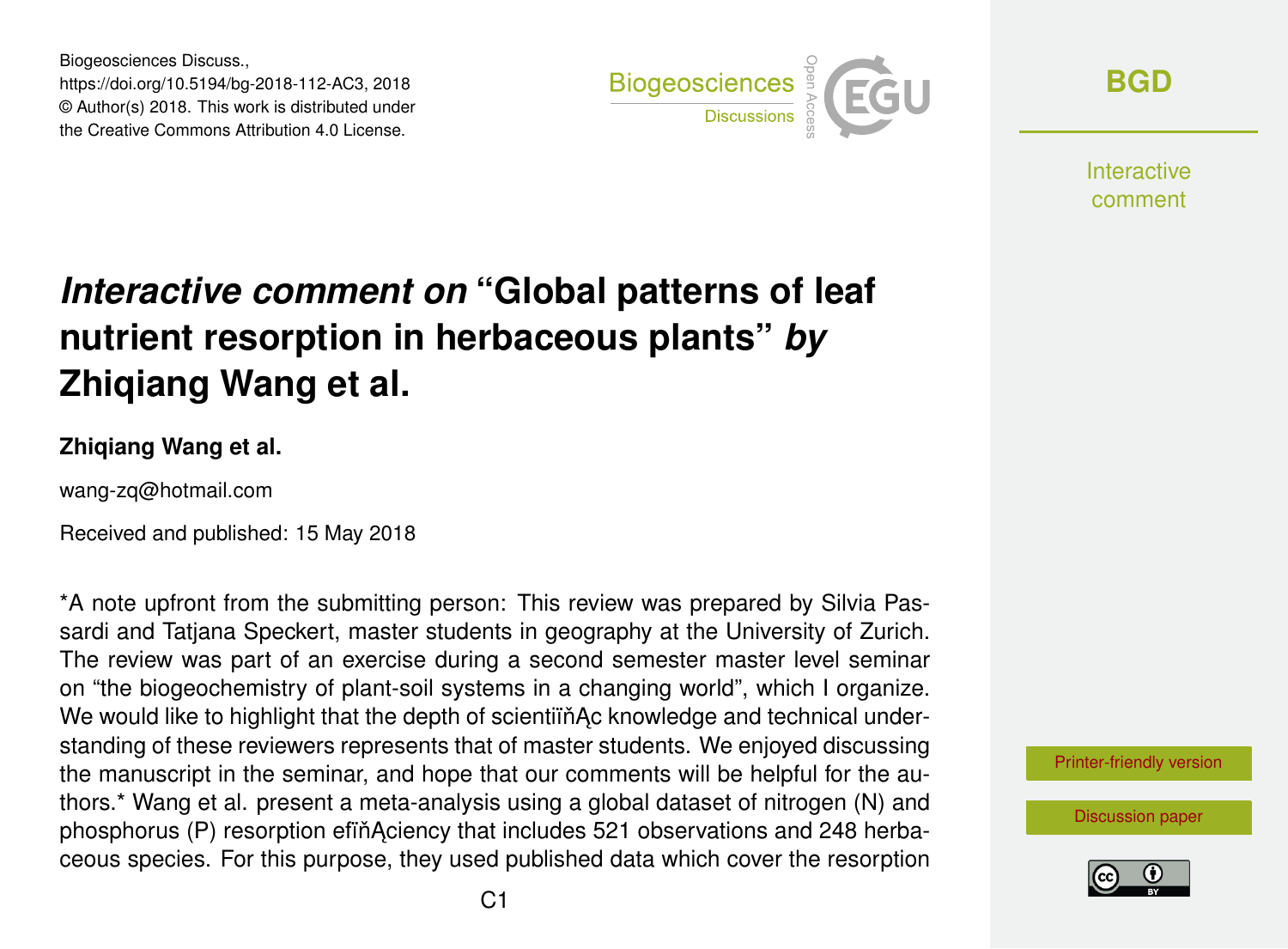efin Aciency of nitrogen (NRE) and phosphorus (PRE). Further, to ensure data comparability, Wang et al. solely used papers in which the author speciin Acally guaranteed that the leaf litter samples came from newly fallen trees. Furthermore, Wang et al. excluded plants which are grown under greenhouse conditions, plants under fertilization and leguminous plants (N-iňAxing species). Their analysis showed that the nitrogen resorption efiňĄciency (NRE) and phosphorous resorption efiňAciency (PRE) troughall herbaceous plant groups are 54.7We appreciated that the research questions are presented very clearly. The text is well structured in sections. Moreover, we appreciate the good explanations of terms like nutrient resorptions, NRE, PRE and of how they are affected by MAT, MAP and latitude.

Response: Thank you very much for your encouragement.

However, we identiïn Aed several misunderstandings in this study: The used data of the 521 observations and 248 herbaceous plants are not clearly presented. There is no information concerning the observations. As the study deals with a global research in NRE, PRE and NRE:PRE it would be important to know from which country/location these data samples originate.

Response: We are very appreciated with this important suggestion. We will list the information of all species in Appendix.

According to the text (lines 138-140), "the dataset broadly covered most of the range of MAT and MAP occupied by the majority of herbaceous species and thus permitted a global level of analysis". From Fig. 2 and 3 is possible to discover something more of the data and, especially for MAP and latitude but they do not seem to be equally distributed. Response: Thanks for your comments. But we can not understand why the MAP and latitude should be equally distributed? We do not think that each longitude and latitude must be matched by a MAP? Please see figure 1cited by Yuan and Chen (2009) In our opinion, it is necessary to add to the paper (in section 2.1) some information that support the previous statement. We suggest that some data gaps of

# **[BGD](https://www.biogeosciences-discuss.net/)**

Interactive comment

[Printer-friendly version](https://www.biogeosciences-discuss.net/bg-2018-112/bg-2018-112-AC3-print.pdf)

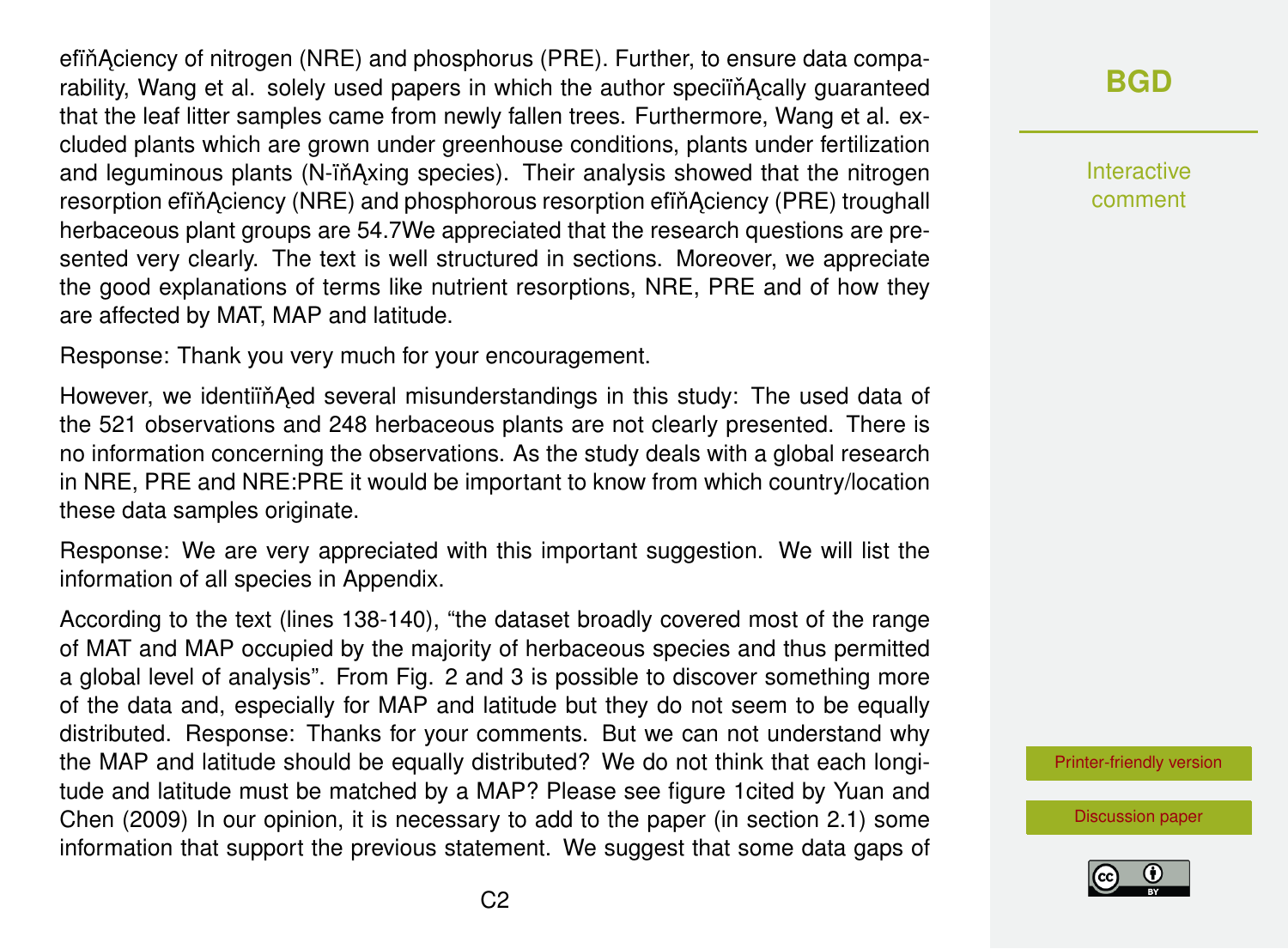Fig. 2 and 3 exist due to their location (desert). However, it would be helpful to add some information about the data gaps and the distribution of the data in the caption.

Response: As mentioned above, different locations may be matched with same MAP.

Further, there is no clear documentation of the number of observation for graminoids vs. forbs and monocots vs. eudicots ( $\hat{i}$ n $\hat{A}$ g.1).

Response: Thanks for your comment. But we have list the numbers of observation in figure 1. Please check the number in bar.

Also, we do not clearly understand, why the data of the monocots are biased and those of the graminoids are not (line 200). We do not understand why the authors not considered the opportunity that the higher values of NRE and PRE could also be achieved due to the phylogeny (monocots/eudiocots).

Response: Thanks for your comment. In our dataset, Monocots plants contain all graminoids. Thus, further studies need to collect more monocots plants which are not graminoids. In addition, in this study, we merely focused on comparing the differences of NRE and PRE in different plant groups, and the global trends in herbaceous species.

If one half of all the monocots in the data set are graminoids, probably a signifinacant part of all the graminoids are monocots, and thus the difference in the results could be caused by the phylogeny (and not necessarily by the functional type. Additional information concerning the exact amount of graminoids that are monocots too (intersection between those functional groups) would be helpful to understand the bias.

Response: Thanks for your comment. The same as above,

In the discussion part, the results of the meta-analysis are often compared with studies that focus only on regional scaled observations. We do not clearly understand why the global data set is compared with data of regional observation (e.g. the study of Sun et al., 2015, who focused solely on different regions in China), as that could lead to incorrect conclusions. Additionally, sometimes we do not know where the compared **[BGD](https://www.biogeosciences-discuss.net/)**

Interactive comment

[Printer-friendly version](https://www.biogeosciences-discuss.net/bg-2018-112/bg-2018-112-AC3-print.pdf)

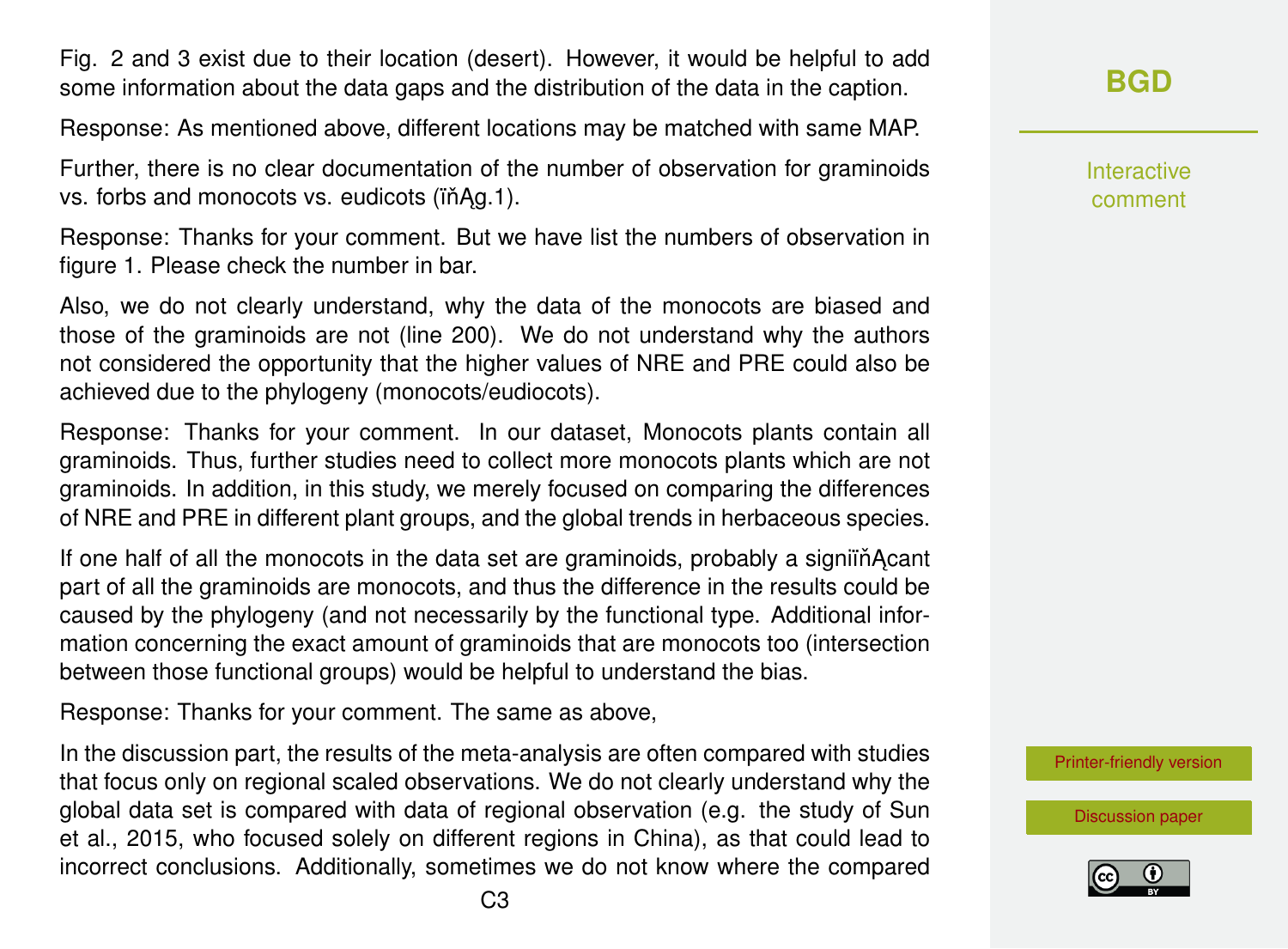data originated. Thus, it would be preferable to compare the results with other recent studies that cover global scale observations. And to clearly document, to write where all the compared data originate. Additionally, we found several inconsistencies with other studies which cover solely one plant community or short-term temperature and precipitation manipulation.

Response: Thanks for your comments. For one thing, previous studies, which focused on local and regional are also showing the relationships between NRE and PRE and Latitude, MAT, and MAP. We need to compare the differences of these relationships with our findings. For another thing, due to sorely lack of the global scale observations, We have to comparing the results with Yuan and Chen (2009) who conducted the metaanalysis on a global data set based on woody plants and Vergutz et al. (2012) who reveal the relationships between nutrients resorption efficiency with climate factors.

We do not understand how the authors extracted the value in percent from table 1 and table 2 (lines 164-169). Another row in the table for the values in percent, or an additional table would be useful to understand the origin of these percentages. The used tables should be uniform. For instance, table 1 and table 2 are similar. Table 3 differs in the positioning of the different traits and variables. In addition, the reason for combining or discarding variables should be explained in the caption. For instance, in table 1 and 2 the variable latitude is present but not in table 3.

Response: Thanks for your comments. Follow your suggestions, we added the AI (Aridity index), PET (Potential evapotranspiration), and Soil N and P, and have reanalyze the data using partial general linear models (GLM) and stepwise multiple regression (SMR) (also see figure 2 and Table 1).

Furthermore, it is not clear why in Table 3 the variable MAT is combined twice with MAP but shows different values for NRE, PRE and NRE:PRE. Our suggestion is to generate two different tables for each model clarifying that two general linear models were used. This should be better explained and also included in the caption.

## **[BGD](https://www.biogeosciences-discuss.net/)**

Interactive comment

[Printer-friendly version](https://www.biogeosciences-discuss.net/bg-2018-112/bg-2018-112-AC3-print.pdf)

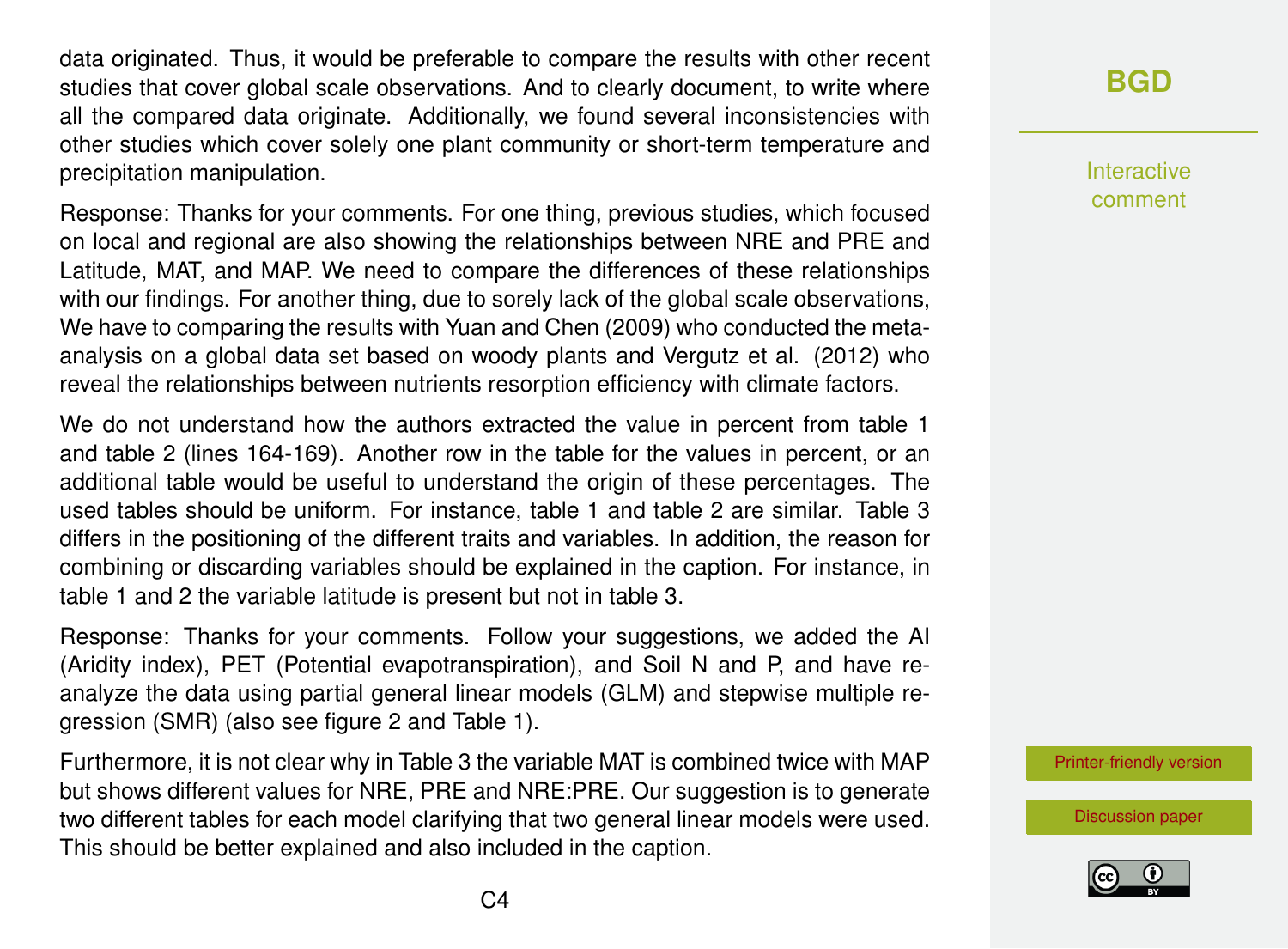Response: Thanks for your comments. Our data were divided by two groups (graminoid vs forb, monocot vs eudicot). Table 3 showed the results of different groups (FG and ME) respectively

The sentence (lines 75 - 79) is not clear: do changes in the precipitation and temperature have an impact on soil nutrient availability, plant nutrient status and on nutrient element cycling in those regions where plant growth and development tend to be limited by nutrient availability? Or do changes in the precipitation and temperature have an impact on soil nutrient availability and on plant nutrient status also where plant growth and development do not tend to be limited by nutrient availability?

Response: Thanks for your comments. We will correct the writing.

In our opinion, it could be interesting and coherent to add in the discussion or in the conclusion section a paragraph about the relevance and the consequences of the in<sup>And-</sup> ings, for example in relation to the climate changes. Finally, there are several grammar mistakes which should be revised.

Response: Thanks for your comments. We will revise the manuscript, and polish the English writing.

**[BGD](https://www.biogeosciences-discuss.net/)**

Interactive comment

[Printer-friendly version](https://www.biogeosciences-discuss.net/bg-2018-112/bg-2018-112-AC3-print.pdf)



Interactive comment on Biogeosciences Discuss., https://doi.org/10.5194/bg-2018-112, 2018.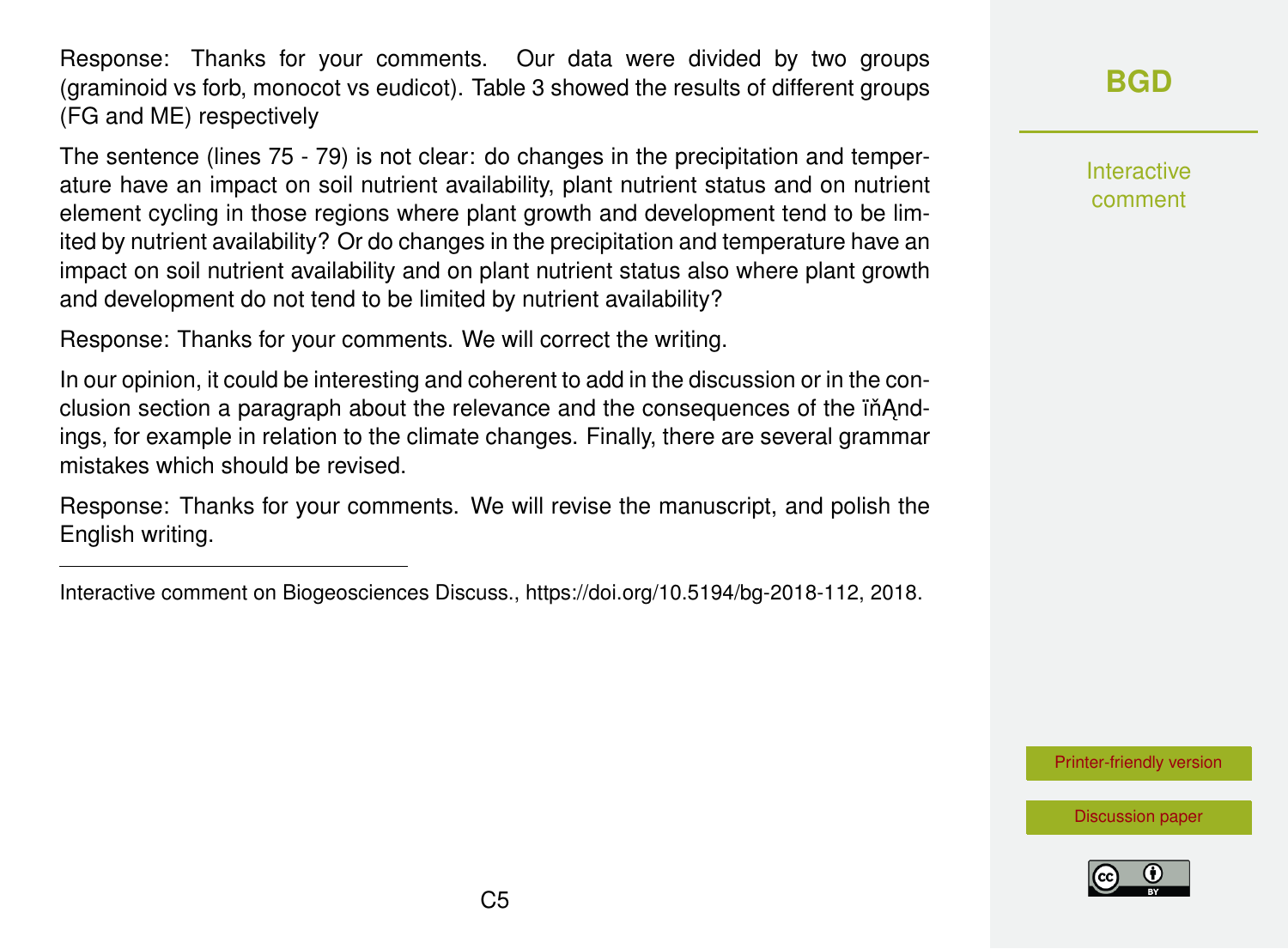## **[BGD](https://www.biogeosciences-discuss.net/)**

Interactive comment





[Printer-friendly version](https://www.biogeosciences-discuss.net/bg-2018-112/bg-2018-112-AC3-print.pdf)

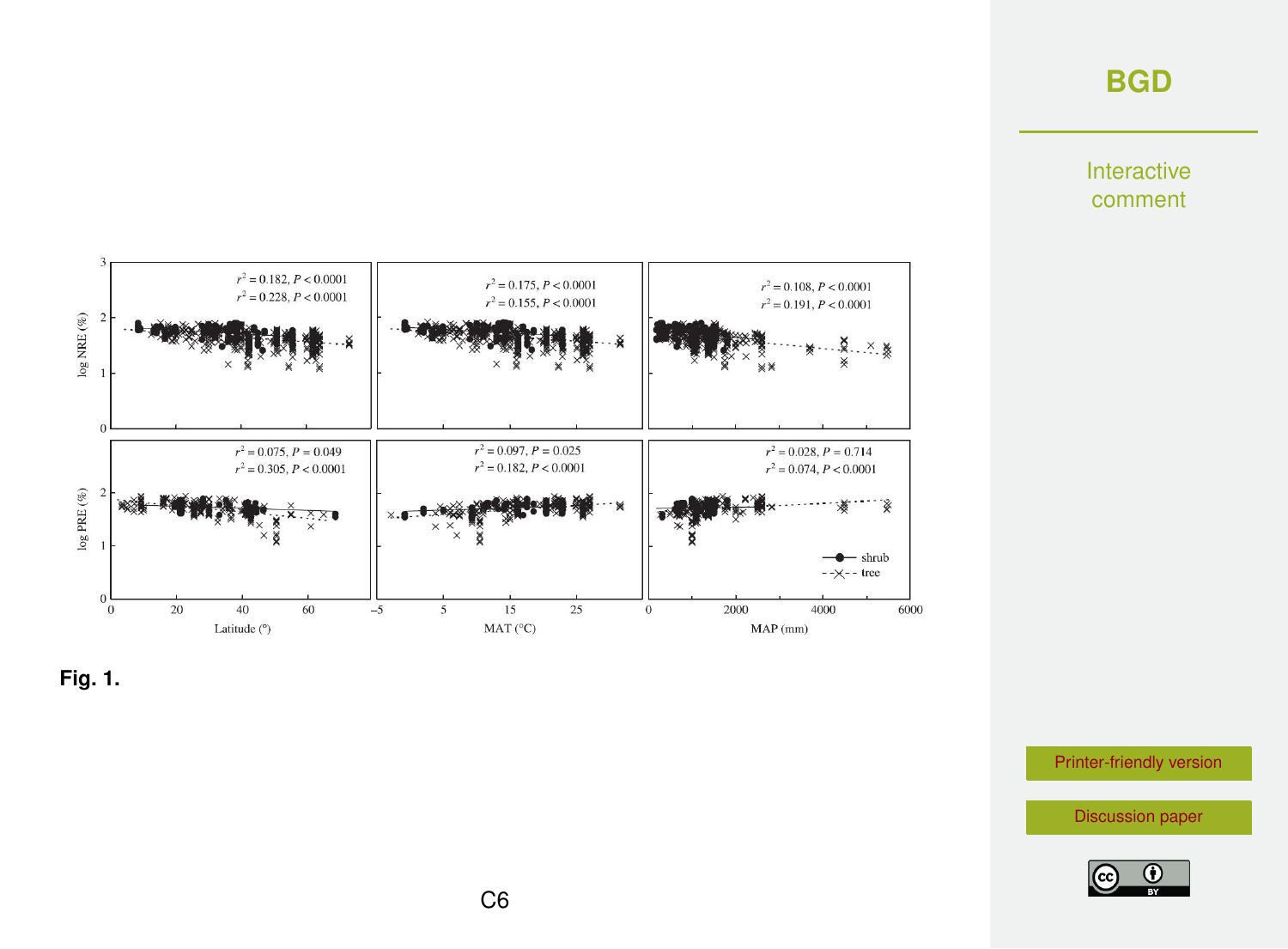## **[BGD](https://www.biogeosciences-discuss.net/)**

#### Interactive comment





[Printer-friendly version](https://www.biogeosciences-discuss.net/bg-2018-112/bg-2018-112-AC3-print.pdf)